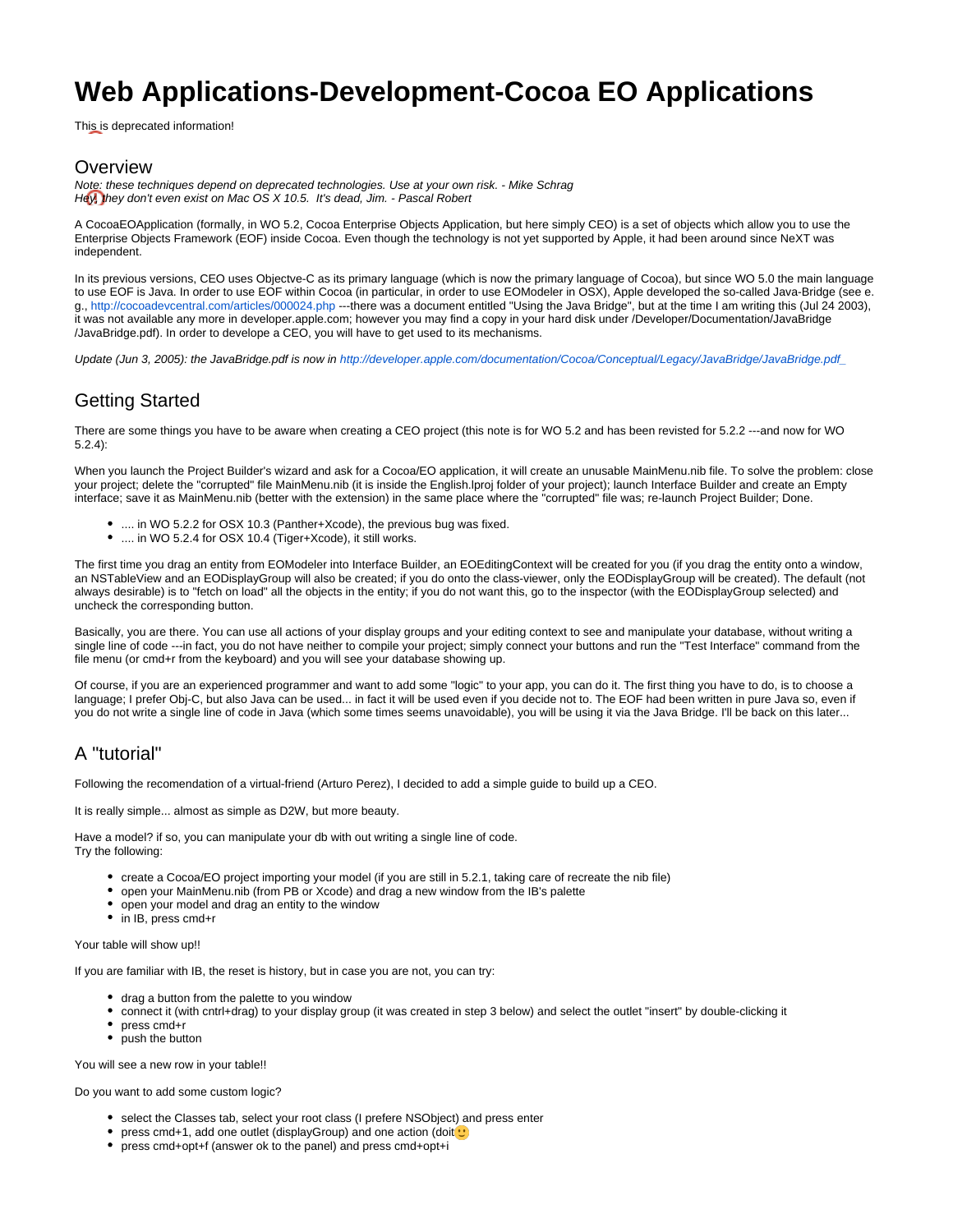- connect your outlets, add a button and connect it to your action. Save.
- in PB (or Xcode) you will see your files. Edit them to implement doit:. For example, try something like

```
- (IBAction)doit:(id)sender{
      [[displayGroup displayedObjects] takeValueForKey:aValue :@"aKey"];
  }
```
• in PB (or Xcode) press cmd+r

You will compile and run your new app. After the table shows up, push the (second) button.

That's it!! You are now ready to develope the best apps in the market ;^()

### On Memory Management

If you know you are going to require tones of memory, or you get the "java.lang.outOfMemoryError"; message in your console, or your app is simply not doing what it is supposed to, you may need to read this section... otherwise, simply jump it.

Are you still here? well, your problem may be that the VJM did not allocate enough memory for you.

In Project Builder, under targets and with the main target selected, go to Info.plist Entries > Pure-Java Specific (in Xcode, you have to click the little triangle of the targets group, double-click the main target). Add in the "Additional VM Options" text field something like

-Xms256m -Xmx256m

(This will give to your JVM 256Mb of memory instead of 64Mb, the default.)

Also, it is convenient that you get used to use NSAutoreleasePool properly (see its documentation and related topics; in particular, read Chapter 4 of the book "The Objective-C Programming Language" [http://developer.apple.com/documentation/Cocoa/Conceptual/ObjectiveC\)](http://developer.apple.com/documentation/Cocoa/Conceptual/ObjectiveC). The Java Bridge does a good work using "garbage Collection" in the Java side, and "reference count" in the Obj-C side; just do not worry about that.

#### Morphing Objects

As I said, even if your code uses only Obj-C, you will be dealing with Java objects via the Bridge; therefore you most know how to manipulate those objects "allocated" in the Java side.

The easiest way to allocate an object in the Java side, from the Obj-C one, is, e.g.,

```
id aJavaObject = [NSClassFromString(@"java.lang.Object") new];
```
Do not forget to release such an object; since you allocated it, you own it!

For those objects comming from com.apple.cocoa.foundation.\* you really does not have to take care (with the remarkable exception of NSEnumerator); they go forth and back nicely. Even do some simple objects like String (which maps to NSString), Number (which maps to NSNumber) and some basic types like int, char, boolean and so.

So far, so good. However, be carefull when you want to enumarate an array. In the one hand, if the array was created in the Obj-C side and you ask for an objectEnumerator, you will recive an NSEnumerator. This object implements the method nextObject to traverse the elements of the array. On the other hand, if the array was created in the Java side (e.g., as a result of an allObjects() call) and you ask for an objectEnumerator, you will recive an Enumerator object which implements the nextElement() method instead.

Some examples of the two scenarios are the following.

An Obj-C array:

```
NSArray* anObjCArray = [NSArray arrayWithObjects:objA, objB, objC, objD, nil];
 NSEnumerator* en = [anObjCArray objectEnumerator];
 id o = nil;
while(o = [en nextObject]){
   // here your code using o,
    // which will traverse all objects in the array
 }
```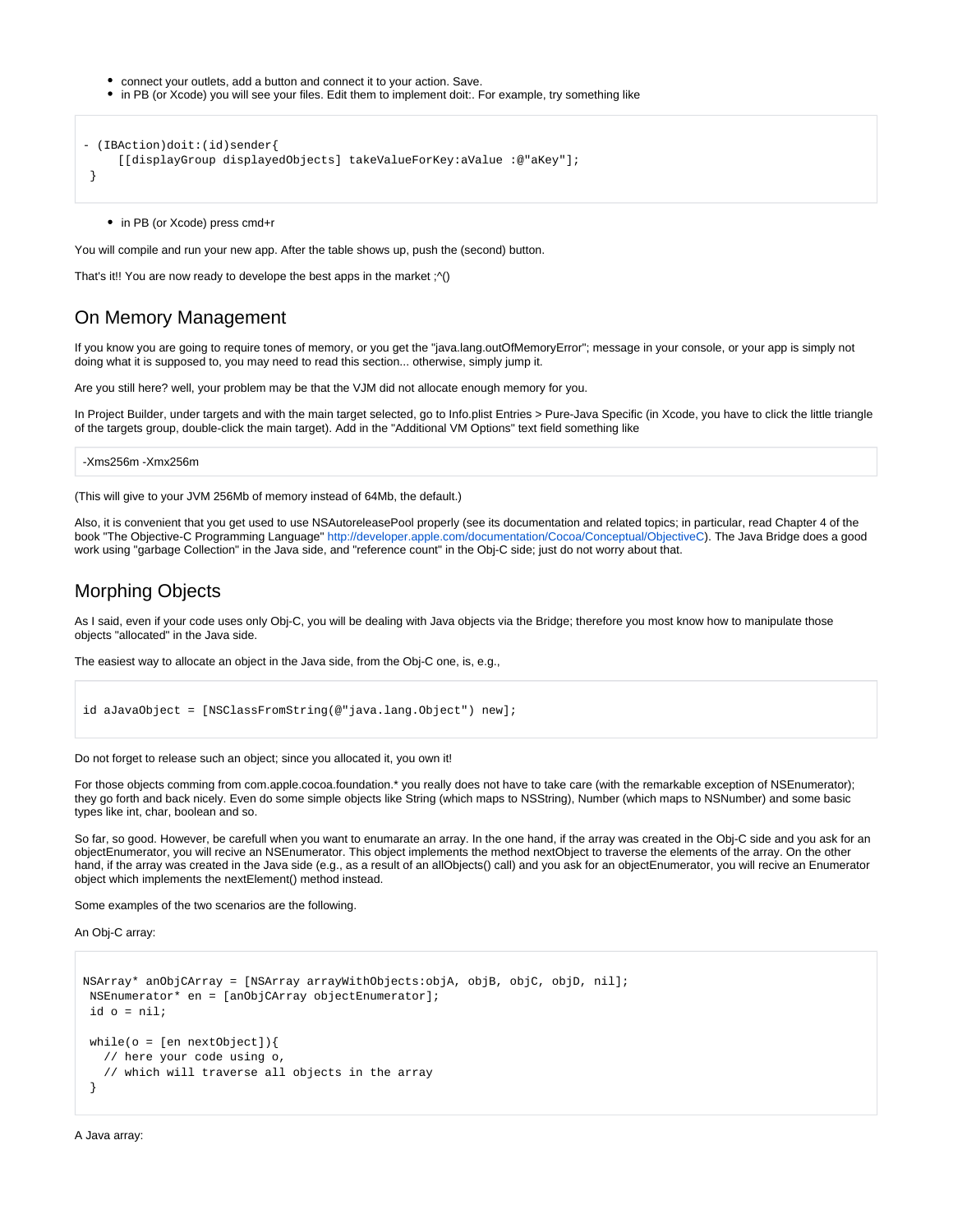```
NSArray* aJavaArray = [someDisplayGroup displayedObjects];
 NSEnumerator* en = [aJavaArray objectEnumerator];
 while([en hasMoreObjects]){
   id o = [en nextElement];
    // here your code using o, which will traverse all objects in the array
  }
```
These simple examples show some things to have in mind when developping a CEO:

Obj-C's methods may accept arbitrarly large lists of objects as parameters (they usually end with nil); Java's do not. If you know your method will be processed by a Java's object, NEVER use such a construction... it will simply do not be recognized. Instead, Java uses arrays of the form

new Object[] {objA,objB,objC,objD}

Therefore, you most create FIRST the array and, once allocated, use it as argument. An important example is the class method qualifierWithQualifierFromat(String format, NSArray arguments) implemented by com.webobjects.eocontrol.EOQualifier. I'll be back with this isue later...

- An NSEnumerator ends its "path" with a nil object; Java's Enumerator throws an exception if it is asked for one more element. Therefore, to avoid such an exception, you have to use the hasMoreElements method.
- Objects in the Java side are called from the Obj-C side as if they were Obj-C objects (with the same sintaxis); that is, if the Java object anObject implements the method someMethod(Object someParameter, Object someOther), you have to call it with a line of the form

[anObject someMethod:someParameter :someOther];

## Arrays, NSArrays, and more arrays...

Maybe the worst part of the CEO integration is the managment of arrays; there are 5 types of array you most be aware:

- NSArray; as defined in Foundation.h (Obj-C side).
- NSArray; as defined in com.apple.cocoa.foundation (Java side).
- NSArray; as defined in com.webobjects.foundation (Java side).
- A C array of objects (like id array[]).
- A Java array of objects (like Object[]).

This is too much!!!! But life is life, and beter get used to them...

Usually, when you are not intended to use EOF inside Cocoa, you can forget about the array in com.webobjects.foundation; the bridge translates, by default, that of Foundation.h to com.apple.cocoa.foundation, back and forth, with no problem... well, almost: from Java to Obj-C each array go as an NSCFArray which is documented NOWARE, but it works as an NSArray. On the other side, from Obj-C to Java, they go as com.apple.cocoa. NSMutableArray which inherits from the usual NSArray ---try to print their classes description in both sides after they had traveled the bridge with the following code:

[textField setStringValue:[[aJavaArray class] description]];

or

textField.setStringValue(anObjCArray.getClass().toString());

This is not as bad as it may seems. In practice, you do not have to be aware of this.

The real problem start when you want to use EOF. Most of the Enterprise Objects (defined somewhere in com.webobjects.\*), when use an array, they are waiting for a com.webobjects.foundation.NSArray and non of the above.

There are many solutions to this problem. The first one (for those who knows Java and Obj-C) is to have a bridgeTool.java object in charge of allocating those arrays as neaded: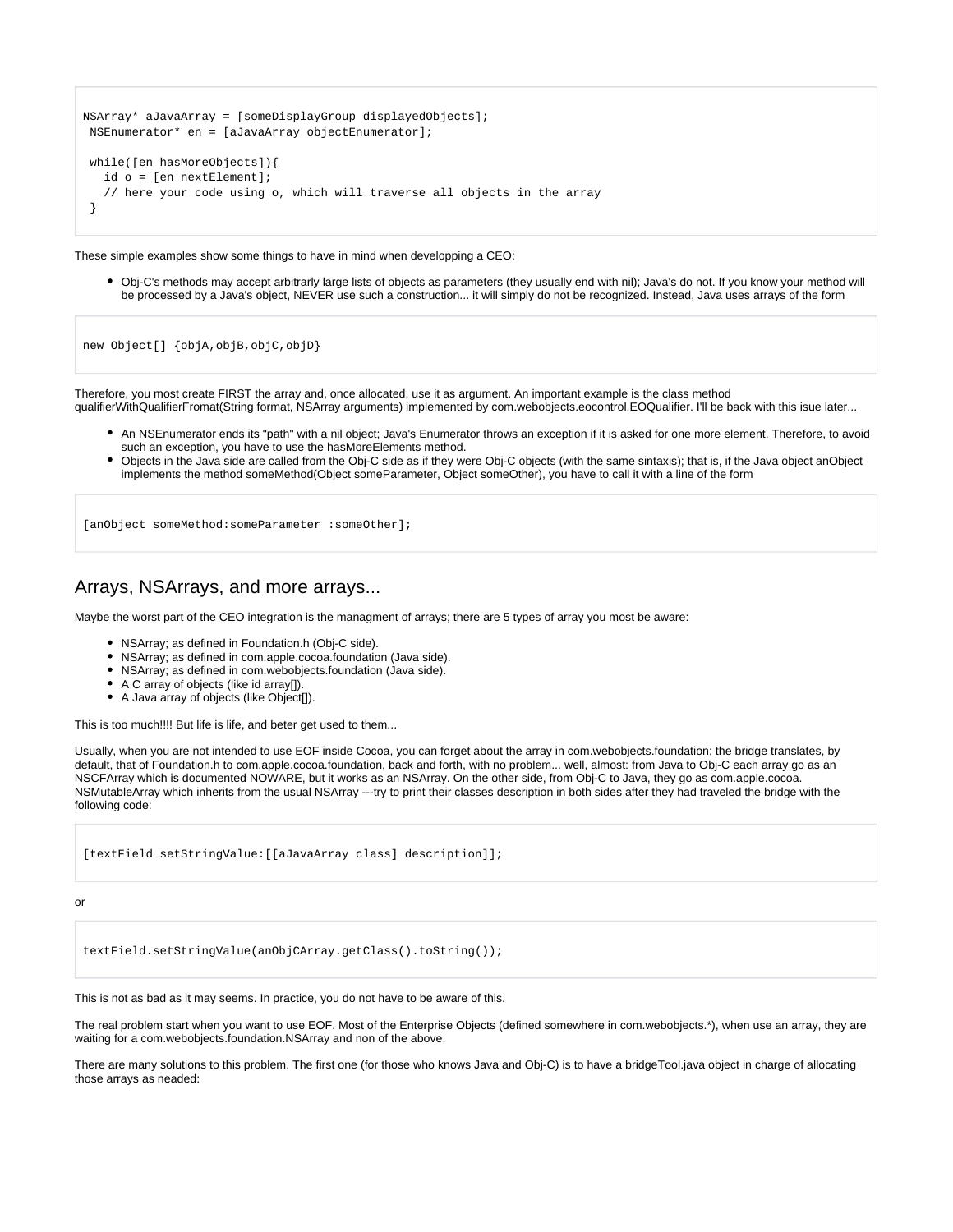```
public com.webobjects.foundation.NSArray arrayFromArray(com.apple.cocoa.foundation.NSArray cocoaArray)
 {
     com.webobjects.foundation.NSMutableArray woArray =
        new com.webobjects.foundation.NSMutableArray();
     int i;
     for(i=0;i<cocoaArray.count();++i){
        woArray.addObject(cocoaArray.objectAtIndex(i));
 }
     return woArray;
 }
```
And call this method from your Obj-C object with something like

```
NSArray* cocoaArray; // suppose this exists
 id bridgeTool = [[NSClassFromString(@"bridgeTool") new] autorelease];
  id woArray = [bridgeTool arrayFromArray:cocoaArray];
```
Once you have your woArray, you can use it as an argument in Enterprise Objects' calls.

I had not foud the way to call a Java method which has an Object[] array as argument. If someone reading this finds out, please let us know...

## Building qualifiers

When working with EOF, there are several points when you will want to build a qualifier to perform a fetch. A qualifier is an instance of com webobjects. eocontrol.EOQualifier. If your qualifier does not include any date, then it is as easy as

```
NSString* partOfAName; // suppose this exists
 NSString* qualifierFormat = [NSString stringWithFormat:@"name caseInsensitiveLike '*%@*'", partOfAName];
  id qualifier = [NSClassFromString(@"com.webobjects.eocontrol.EOQualifier") qualifierWithQualifierFormat:
qualifierFormat :nil];
```
and then use it in a fetch specification with

```
id fetchSpecification =
  [[NSClassFromString(@"com.webobjects.eocontrol.EOFetchSpecification")
     new] autorelease];
 [fetchSpecification setEntity:@"myEntity"];
 [fetchSpecification setQualifier:qualifier];
```
On the other hand, if you want to use a date in your qualifier, since NSCalendarDate is not properly translated to NSTimestamp, you have to use again the bridgeTool.java trick:

```
public NSTimestamp nsTimestampFromString(String dateString){
    NSTimestampFormatter formatter = new NSTimestampFormatter("%d %m %Y");
    ParsePosition pp = new ParsePosition(0);
    NSTimestamp myNSTimestamp = (NSTimestamp)formatter.parseObject(dateString, pp);
     return myNSTimestamp;
  }
```
and call this from Obj-C by

```
NSCalendarDate aCalendarDate; // suppose this exists
 [aCalendarDate setCalendarFormat:@"%d %m %Y"];
  id nsTimestamp = [bridgeTool nsTimestampFromString:[aCalendarDate description]];
```